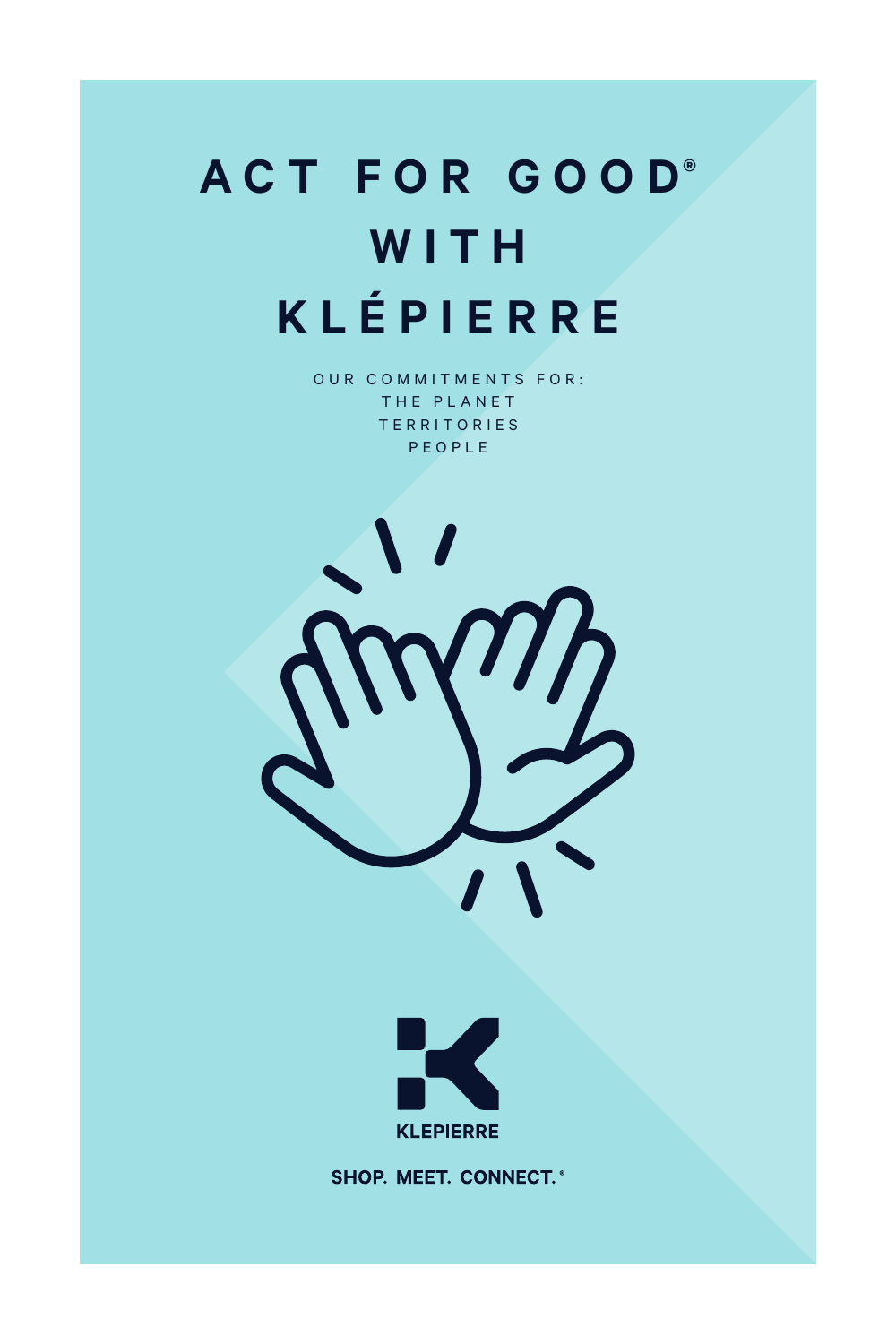#### **MANIFESTO**

Being a pan-European leader in shopping malls is as much a pride as it is a responsibility offering the opportunity to shake things up. The value of our assets is now measured in terms of impact on the world that surrounds us. That is why our new policy Act For Good® was created. A strategy with concrete commitments for 2022 and ambitions for 2030, built around three pillars:

— Act For the Planet: ensure that Klépierre has a positive impact on the environment;

— Act For Territories: contribute to our centers' territorial integration and to the development of local communities with which we are involved:

— Act For People: put people at the heart of actions to create value for all.

### **ACT FOR GOOD® W I T H KLÉPIERRE**

IS A STRATEGY JOINTLY DEVELOPED WITH OUR STAKFHOLDERS WHICH ENABLES-THROUGH THE STUDY OF O P P O R T U N I T I E S A N D R I S K S S P E C I F I C TO OUR ACTIVITY-THE BUILDING OF THESE CONCRETE COMMITMENTS FOR 2022 AND STRATEGIC AMBITIONS FOR 2030.



#### **PROFILE**

Klépierre, a pan-European leader in shopping malls, associates expertise in development, locative and asset management. On December 31st, 2017, its portfolio was valued at 23.8 billion euros. It comprises major centers in 16 European countries welcoming 1.1 billion visitors per year in total.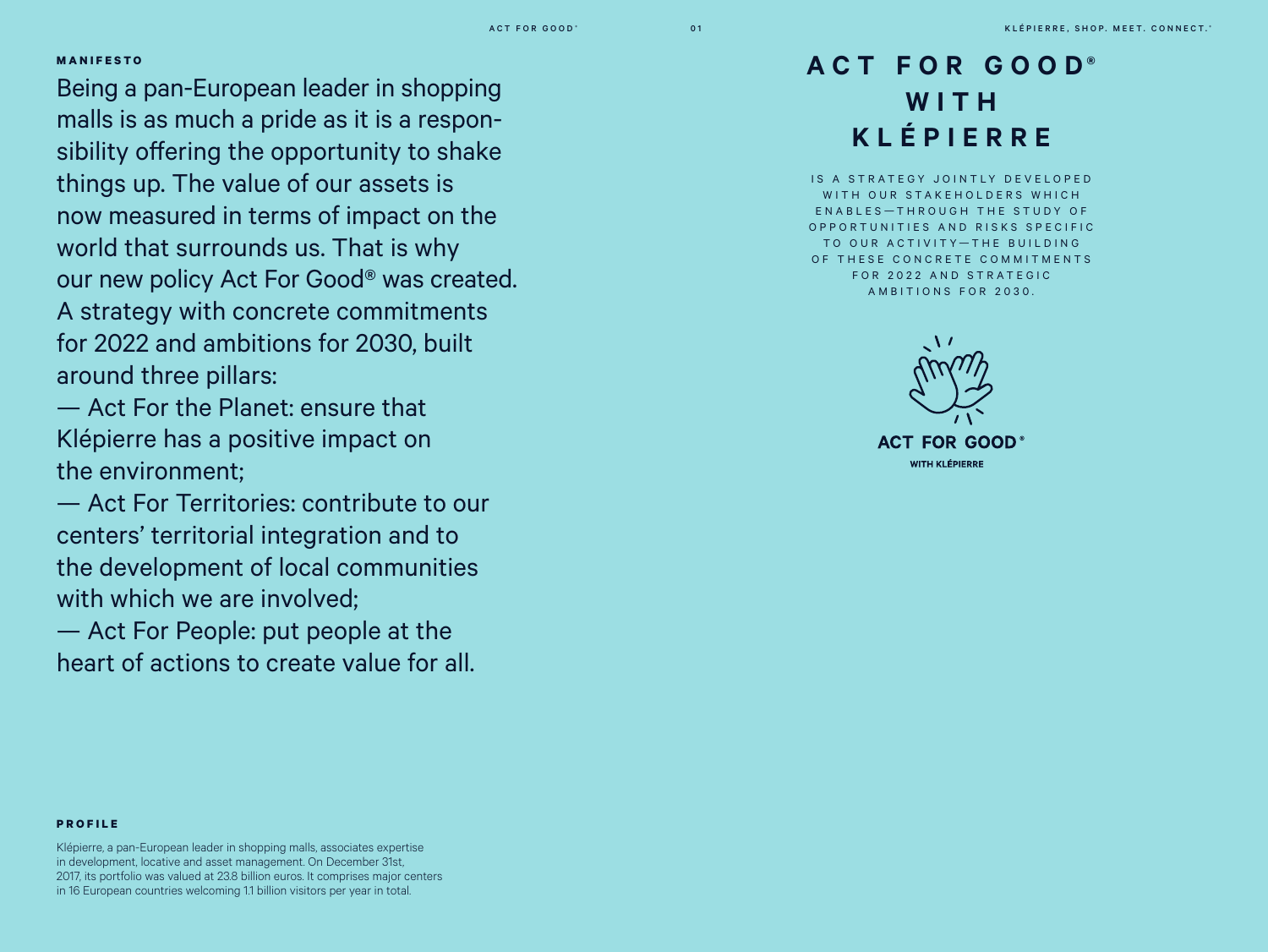## **ACT FOR THE PLANET**

THIS FIRST PILLAR IS THE CONTINUATION OF THE INITIATIVES WE HAVE REEN WORKING ON SINCE 2008. OUR POSITIVE CONTRIBUTION TO ENVIRONMENTAL C H A LL E N G E S , W I D E L Y R E C O G N I Z E D F O R SEVERAL YEARS, STRENGHTENS OUR WILL TO BE A VECTOR OF INNOVATION AND TO RAISE OUR AMBITIONS EVEN FURTHER.

**A C T F O R A L O W - C A R B O N FUTURE**



Reduction in energy consumption for common areas compared with 2013.



Certification of the Group's climate strategy by the Science Based Targets Initiative.

**100%**

Percentage of electricity coming from renewable sources in the total consumption of electricity of common areas.

 **TOP 5** The five biggest shopping centers in our portfolio are committed to having a positive carbon footprint within

five years.



Percentage of waste diverted from landfill.

**100%**

Percentage of centers that have involved retailers in a circular economy effort (joint action to repurpose products, awareness raising in shopping centers, etc.).



**ACT FOR THE PLANET**

ACT FOR GOOD ® ACT FOR GOOD ® CONNECT. "THE SHOP IS A CONNECT." OR A CONNECT. "THE SHOP. MEET. CONNECT." A CONNECT."





Percentage of centers accessible via public transportation and equipped with charging stations for electric vehicles. Percentage of centers that have earned a sustainable development certification (BREEAM In Use, ISO 14001, etc.).

## **100%**

Percentage of development projects that have obtained a BREEAM New Construction certification (with a minimum level of "Excellent").

## **100%**

Percentage of new developments using wood from a certified forest during construction.







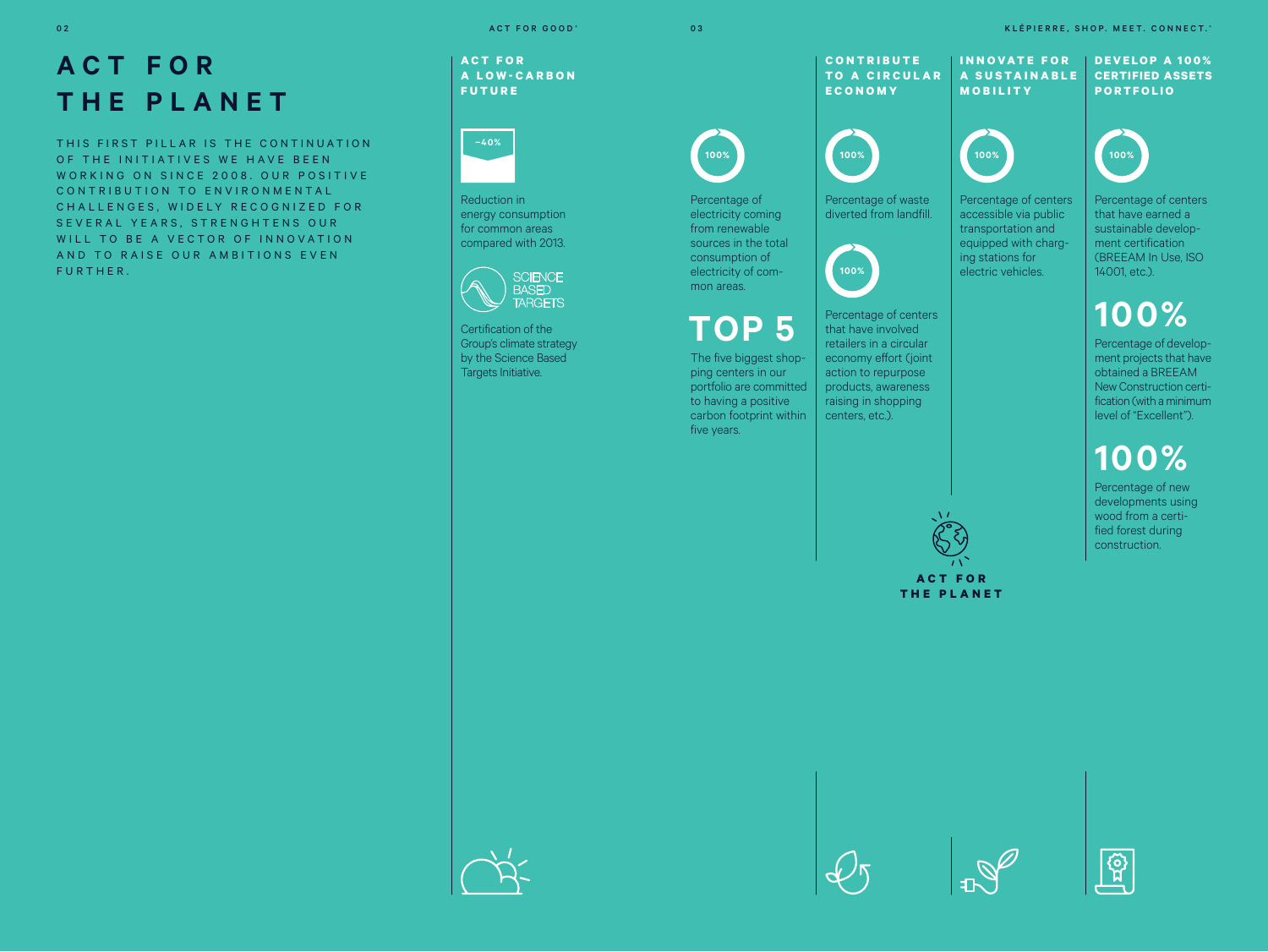THIS SECOND PILLAR ILLUSTRATES THE IMPORTANCE OF OUR LOCAL INVOL-VEMENT IN THE REGIONS IN WHICH WE O P E R A T E . T H E R E A R E A L R E A D Y M A N Y LOCAL INITIATIVES: WE ARE OVERSEEING THEM IN ORDER TO INCREASE THEIR VISIBILITY AND SCOPE, AND ARE BOOST-ING THE SOCIO-FCONOMIC FABRIC AROUND OUR CENTERS. THIS INCLUSIVE PILLAR IS DEVELOPING AROUND EMPLOYMENT. CITIZEN ENGAGEMENT AND THE RETAIL OF TOMORROW.

#### **PROMOTE LOCAL E M P L O Y M E N T**

**A R O U N D O U R CENTERS**



Percentage of local service providers for operational management of the centers (security, maintenance, cleaning services).

**100%**

 $\overline{O}$ 

Percentage of centers that have contributed to local employment (by holding a job fair, advertising and sharing job offers, partnering with our training centers, etc.).

**P A R T I C I P A T E IN THE LOCAL COMMUNITY**

**100%**

Percentage of centers that have made space available for a local initiative (local entrepreneur, community organization, artist, etc.).



Percentage of centers that have organized a drive (clothes, toys, furnitures, etc.) to profit a local charity.

**P U R S U E O U R R E S P O N S I B L E CITIZENSHIP**



Percentage of centers that have supported a citizen's initiative organized by a retailer in the center.

**I N V O L V E L O C A L ACTORS IN D E V E L O P M E N T PROJECTS**



Percentage of development projects that have included local cooperation as part of the early biodiversity action plan.

**100%** Percentage of development projects that have implemented a

**100%**

planning process.

Percentage of development projects certifying that suppliers sign a "sustainability charter" governing construction site supply and management.



**TERRITORIES**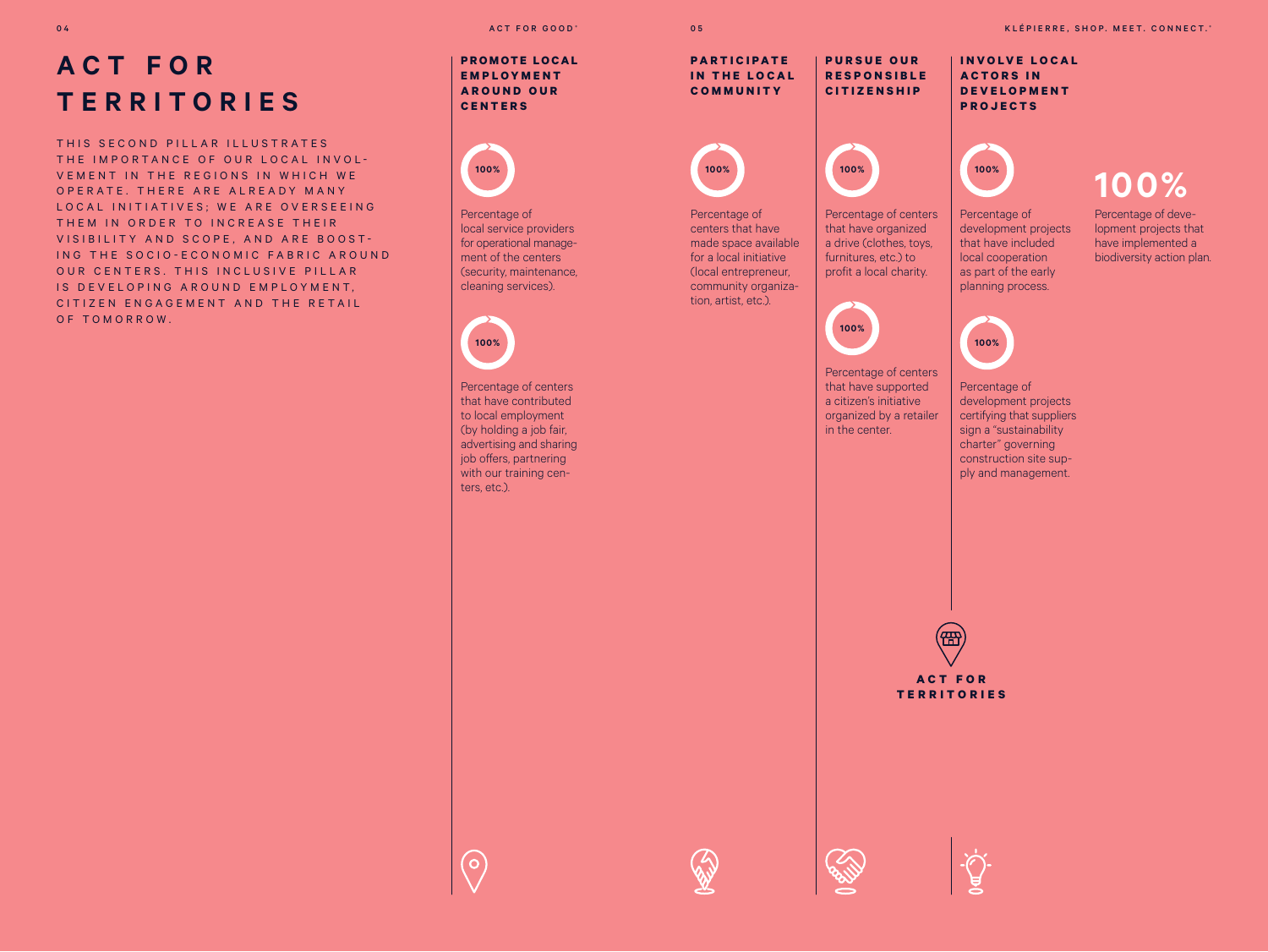## **ACT FOR PEOPLE**

THIS THIRD PILLAR IS ABOUT THE WOMEN AND MEN INVOLVED WITH OUR SHOPPING CENTERS. IT IS DEVOTED TO THE WELL-BEING OF OUR VISITORS. OUR EMPLOYEES AND OUR CLIENT'S E M P L O Y E E S. IT IN VOLVES ALL OF THE COMMUNITIES WITH WHICH THE GROUP INTERACTS AND PROMOTES VALUE CREATION FOR EVERYONE.

**INCREASE THE S A T I S F A C T I O N OF VISITORS**



Percentage of customer questions asked on social media handled in under one hour.

 **+3 pts**

Increase in the Group's Net Promoter Score (NPS).

**H E A L T H A N D**  WELL-BEING IN **OUR CENTERS**



Rate of access to training for Group employees.



Percentage of employees who have contributed to the co-construction of the Group's future.

Percentage of employees concerned by measures aimed at achieving work/life balance.

Percentage of recent graduates who have benefited from personalized career path support.



ACT FOR GOOD ® ACT FOR GOOD ® ACT FOR GOOD ® CONNECT. IN CONNECTLY A RELEASE OF A RELEASE ON MEET. CONNECTLY

**C H A M P I O N E T H I C S IN THE LOCAL COMMUNITIES BE SOCIALLY CONSCIOUS O F F E R G R O U P E M P L O Y E E S A P O S I T I V E EXPERIENCE 100%** Percentage of employees and stakeholders who have been made aware of ethical business practices. **100%** Percentage of employees who have had the opportunity to take part in a philanthropic initiative.  **NGO**

**100%**

Percentage of suppliers chosen on the basis of CSR criteria.

Partnerships signed

with NGOs committed to employability and/ or family.

**100%**

Percentage of centers that have promoted health and well-being.

**100%**

Percentage of centers that have offered services to their retailers' employees.

**P R O M O T E**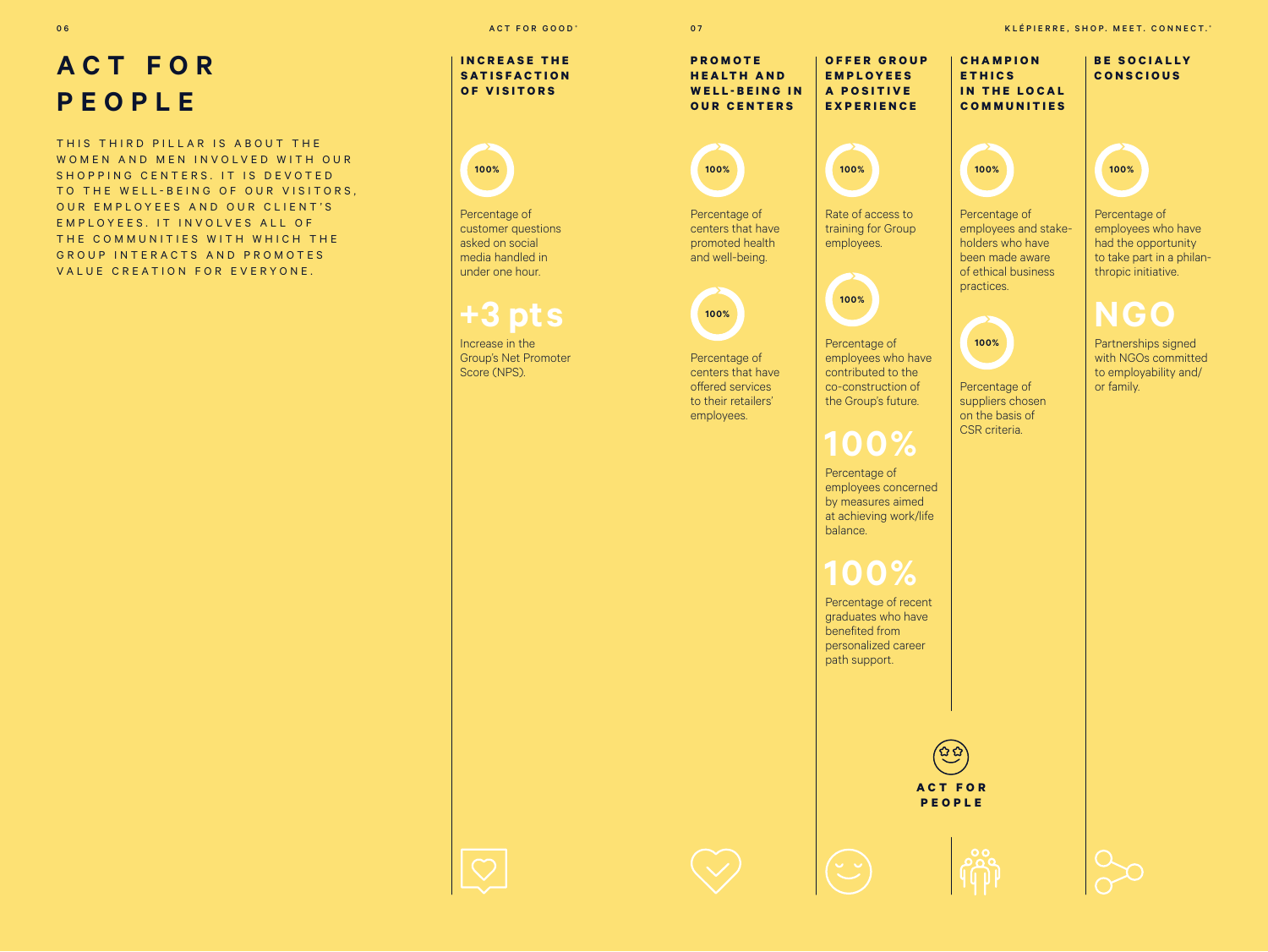